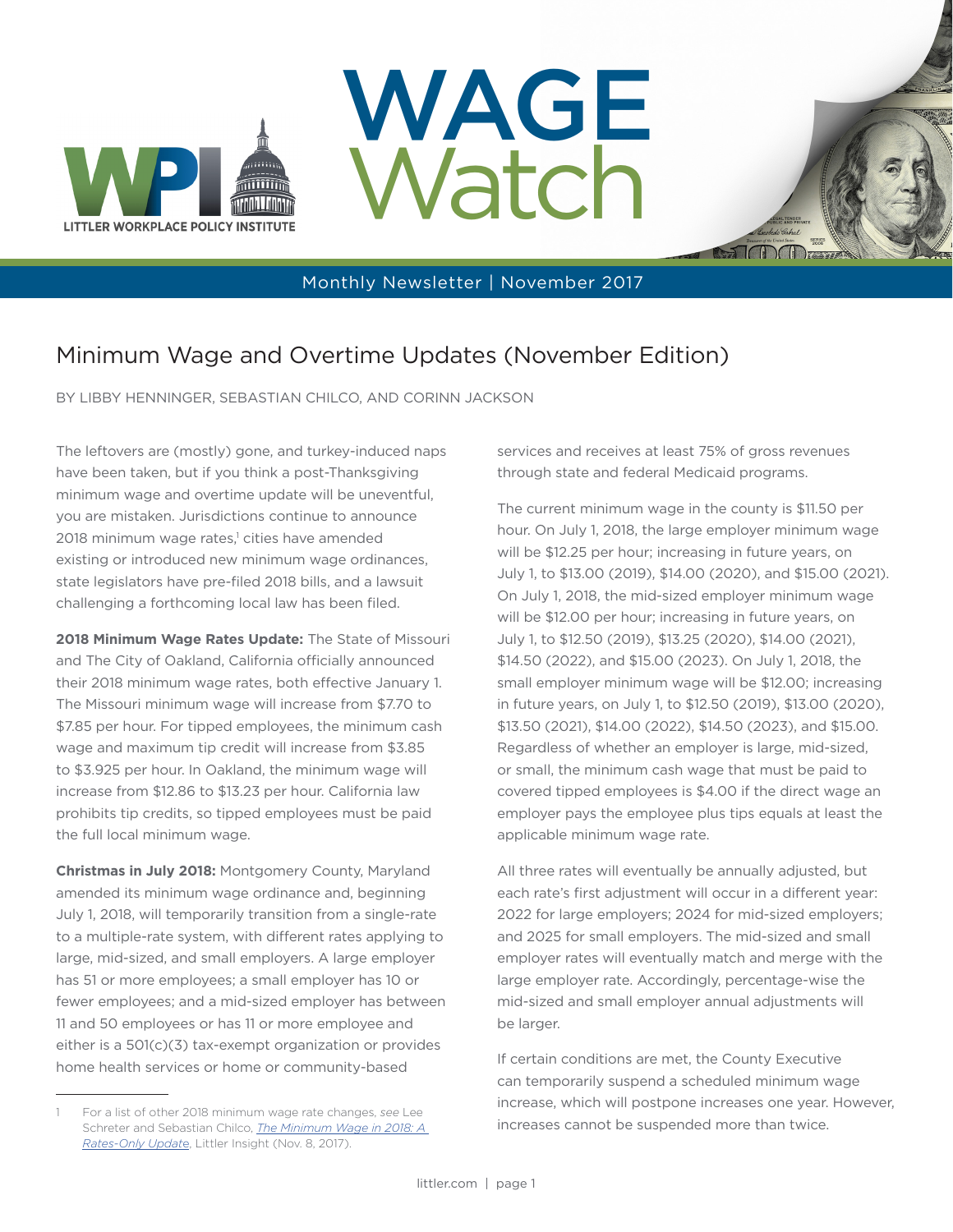## WAGE WATCH

**The Skinny in Minneapolis:** At its November 15, 2017 meeting, the Minneapolis City Council's Committee of the Whole scheduled a public hearing for December 6, 2017, to consider amendments to the city's minimum wage ordinance that would clarify business size determinations. Currently, different wage rates and schedules apply based on whether an employer has fewer than 100, or 100 or greater, employees.

The Minnesota Chamber of Commerce filed a lawsuit challenging the ordinance, arguing state law preempts it. The Chamber has asked the court to issue a temporary injunction halting the ordinance from taking effect until its validity is determined. Currently, the ordinance is scheduled to become operative for large employers on January 1, 2018, and for small employers on July 1, 2018.

News reports suggest funding for the Minneapolis Department of Civil Rights' Labor Standard Enforcement Division will not increase enough in 2018 for the Department to hire a third employee to help enforce the forthcoming minimum wage ordinance (and existing paid sick leave ordinance). This could result in individuals using the courts, instead of the agency, to resolve disputes because the minimum wage – but not paid sick leave – ordinance allows private lawsuits.

**Crucial Amendments in Las Cruces:** On November 20, 2017, the city council of Las Cruces, New Mexico held its first hearing concerning an amendment to its minimum wage ordinance. Currently, the ordinance has predetermined rates for 2015, 2017, and 2019, and annual adjustments afterwards. However, it lists January 1, 2018 as the first annual adjustment date instead of January 1, 2020, which caused city officials to announce an adjusted rate for 2018. The proposed amendments clarify that annual adjustments will not occur until 2020. Another hearing will be held on December 4, 2017.

**For Whom the Belmont Tolls:** After a second reading on November 28, 2017, the city council in Belmont, California – located in Northern California – adopted a citywide minimum wage ordinance. The proposed ordinance requires the signature of the mayor, city clerk, and city attorney before it becomes official. If enacted, beginning

July 1, 2018, the Belmont minimum wage will be \$12.50, and will increase on January 1 in subsequent years: \$13.50 (2019); \$15.00 (2020); \$15.90 (2021). For 2022 and future years, the rate will be annually adjusted based on changes to the consumer price index.

**New State-Level Proposals:** A pair of Wisconsin legislators – both Democrats – introduced a proposal to increase the state's \$7.25 per hour minimum wage to \$8.50 per hour, with further increases to \$10.00, \$11.50, \$13.00, \$14.00, and \$15.00 per hour, and annual updates afterwards. The proposal also seeks to eliminate the tip credit for tipped employees, meaning these workers would need to be paid the full minimum wage.

A Kentucky representative introduced a measure to increase the state minimum wage from \$7.25 to \$8.20 on July 1, 2018, with future increases on July 1: \$9.15 (2019); \$10.10 (2020); \$11.00 (2021); \$12.05 (2022); \$13.10 (2023); \$13.95 (2024); and \$15.00 (2025). Tipped employees could be paid a minimum cash wage of \$2.13 per hour, if the direct wage an employer pays plus tips equals the minimum wage. In future years, the minimum cash wage would increase to \$3.05 (2019), \$3.95 (2020), and \$4.90 (2021). As proposed, businesses that annually grossed less than \$500,000 during the five years before the increase would be exempt.

**Status of the Federal Salary Level Rule:** Alexander Acosta, Secretary of the U.S. Department of Labor, testified before the House Education and the Workforce Committee. Although his testimony suggested he supported increasing the minimum salary level exempting executive, administrative, or professional employees from overtime, he did not indicate what that dollar amount should be.<sup>2</sup>

**Ballot Measure Ballyhoo:** A group behind a ballot measure to eventually increase the Massachusetts minimum wage to \$15.00 per hour by 2022 contends it has obtained enough signatures to send the proposal to

<sup>2</sup> For more information about the Secretary's testimony, *see* Ilyse Schuman and Michael Lotito, *[Labor Secretary Discusses DOL](https://www.littler.com/publication-press/publication/labor-secretary-discusses-dol-priorities-during-house-committee)  [Priorities During House Committee Hearing](https://www.littler.com/publication-press/publication/labor-secretary-discusses-dol-priorities-during-house-committee)*, Littler ASAP (Nov. 15, 2017).